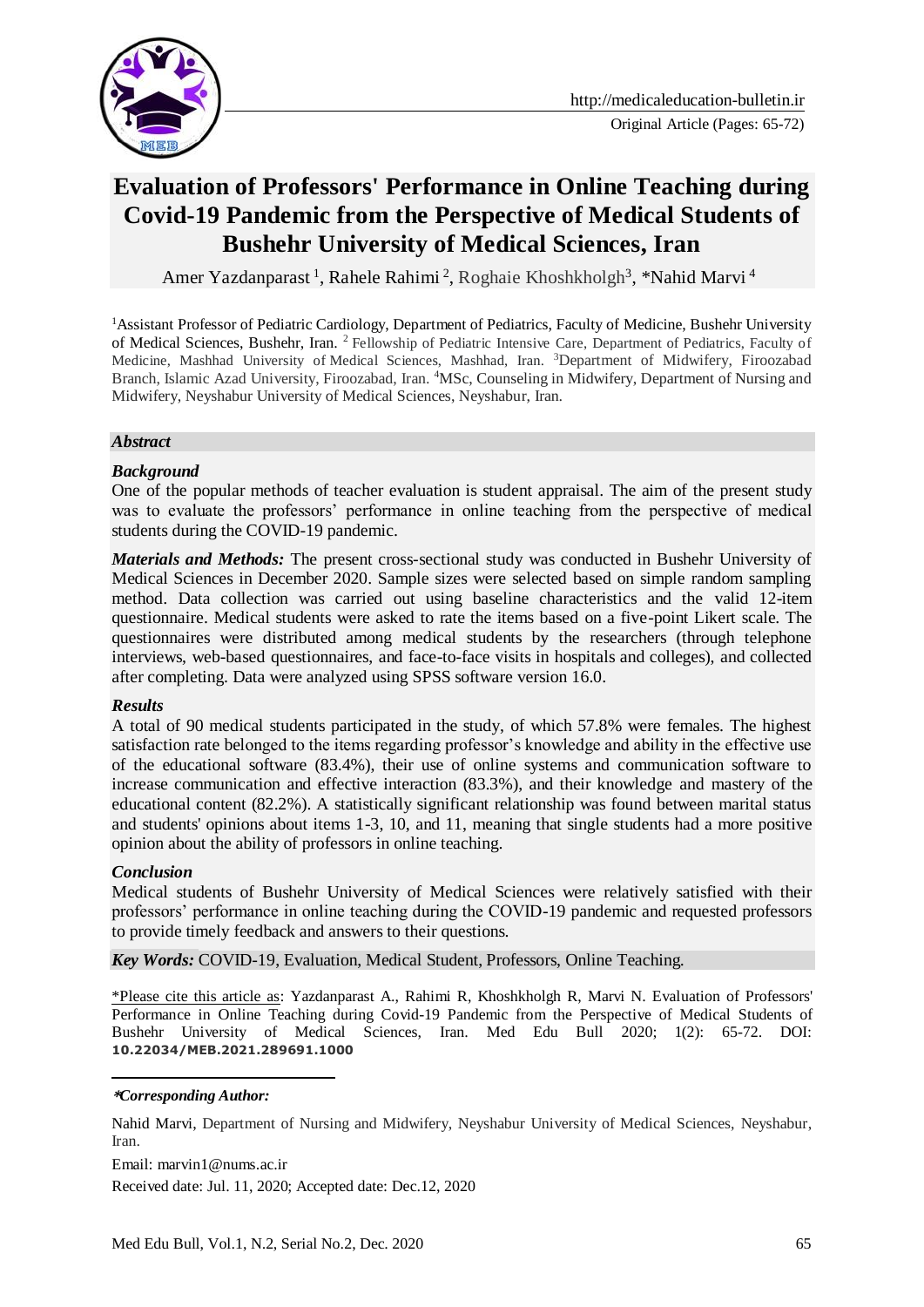# **1- INTRODUCTION**

 Evaluation of education probably began in ancient Greece and with Socrates. Back then, the students evaluated their professors formally but not as a regular activity. The first professor evaluation surveys were used by students at the University of Washington in the early  $20<sup>th</sup>$ century. Today, the educational activities of professors are evaluated via thousands of different types of questionnaires. In most of the prestigious universities, students' appraisal of professors' teaching is the most important source of evaluation (1), and helps eliminate the shortcomings in the teaching method and optimize the transfer of knowledge from the teacher to the student. If this type of evaluation is carried out according to scientific standards and on a permanent basis, the results can be valuable to enhance the teaching quality and eliminate weaknesses and also provide appropriate conditions for educational decisions and planning and promotion of the academic level of the university  $(1, 2)$ .

Improving the educational quality of universities is an important issue that has been emphasized by many researchers in recent years. One of the important activities to improve the educational quality is to improve the efficiency of teaching through regular evaluation of teaching quality in various ways, with the most effective being the student-based evaluation method. The students' evaluation of teaching is considered as a valuable resource to improve the quality of the educational system. It is therefore necessary to provide appropriate conditions for an accurate and comprehensive evaluation of the quality of the professors' performance. It appears, however, that there are disadvantages in the current methods of assessing the quality of teaching in Iran and some necessary abilities are lacking. One of the popular evaluation methods in many

universities is to use the opinion of students (2, 3). In this method, the student is usually asked a number of questions about the quality of the professors' educational activities and is requested to evaluate their professor. The main purpose of evaluation is to inform professors of their strengths and weaknesses so as to enhance their teaching quality. The sensitivity of teaching and attention to educational processes in universities emphasize the need for an evaluation that will improve the quality of education and, ultimately, improve the efficiency of the country's education system (4). Teaching evaluation is regarded as an essential tool to make decisions and determine the right teaching policy, especially at the university level (5-7). According to some authors, students' evaluation of teaching is the only tangible source and the best type of evaluation because students are the only people who are taught directly by professors and, therefore, are in the best position to evaluate their professors' educational activities (8).

Among the types of evaluation in the educational system, the teacher evaluation is of substantial importance and is usually carried out in different ways (students, administrators, and colleagues) in each semester and the results are presented to professors and university officials (9). The COVID-19 outbreak, one of the most challenging threats to public health at the national and international levels since December 2019 (10-12), has caused tension and fundamental changes in the daily lives of many people worldwide, especially students. Following the coronavirus outbreak, the government decided to control the outbreak and cut the chain of transmission of the disease with an emphasis on maintaining public health. Following this decision, all educational institutions were closed and the staff were assigned rotating work shifts. Also, from the onset of the pandemic, universities and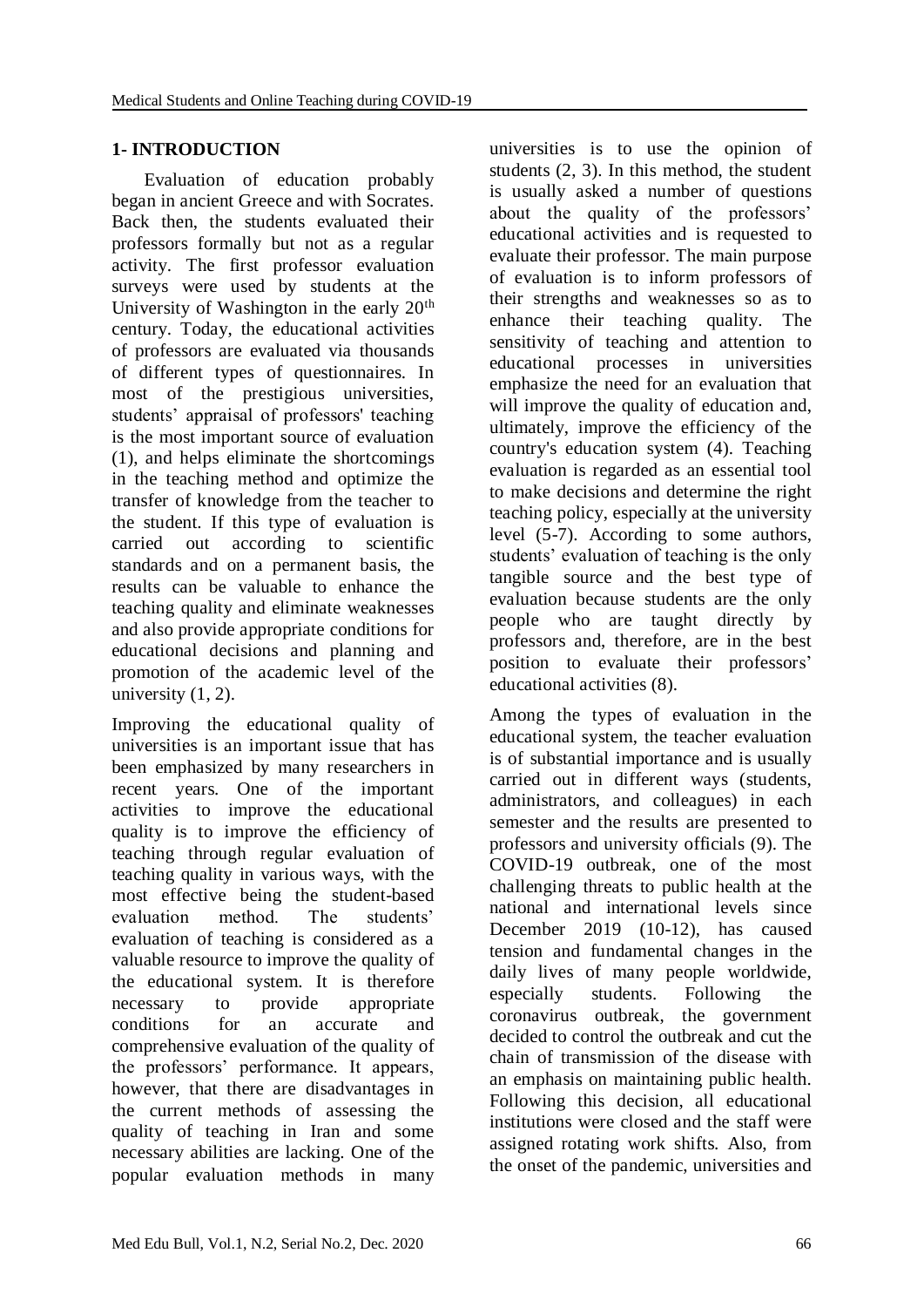educational centers stopped face-to-face teaching and turned to online teaching. Online teaching has its own particular challenges, disadvantages, and benefits. The challenges should be addressed using the opinions of stakeholders and efforts should be made to promote online education and learning and teaching methods. The aim of the present study was to evaluate the professors' performance in online teaching from the perspective of medical students during the COVID-19 pandemic.

# **2- MATERIALS AND METHODS**

# **2-1. Method**

 This cross-sectional study was carried out in Bushehr University of Medical Sciences in Bushehr, Iran. The study population consisted of all medical students attending the university. Sample sizes were selected based on available sampling.

# **2-2. Statistical population**

After consulting a statistical advisor, 90 medical students were selected using simple random sampling method with a 5% error rate and 90% confidence interval. All medical students who were studying at the Bushehr University of Medical Sciences were eligible to enter the study. Exclusion criteria included unwillingness to participate in the study and incomplete questionnaires.

# **2-3. Data collection**

To obtain the opinions of the study participants on virtual teaching during the COVID-19, a valid 12-item questionnaire was designed (13). The questionnaires were distributed among faculty members by the researchers (through telephone interviews, web-based questionnaires, and face-to-face visits in hospitals and colleges) after providing the necessary explanations and were collected after completion.

# **2-4. Ethical consideration**

The personal information of participants was extracted as a whole, and providing names and surnames was not compulsory. Participation in the study was optional and the professors were assured that the information would be extracted in a general manner and their names would not be disclosed. The study results were also made available upon request.

# **2-5. Reliability and validity**

The validity of the questionnaire was confirmed by content validity method through consultation with experts (two members from the faculty of medical education and three from pediatric faculty). Cronbach's alpha coefficient of 89% was calculated to determine reliability, indicating the appropriate internal consistency of the questionnaire questions.

# **2-6. Statistical Analysis**

Data analysis was performed using SPSS software version 21.0. Descriptive analysis (frequency and percentage indices) was performed to describe the studied variables. Chi-square test was also used to compare the frequency of responses to different questions. A P-value< 0.05 was considered as significance level.

# **3- RESULTS**

 A total of 90 medical students participated in the present study. Of the participants, 57.8% were female, 88.9% were single, and 11.1% were married. A total of 44.4%, 26.7%, and 28.9% of students were admitted in 2016, 2017, and 2015, respectively. **Table.1** shows the students' answer rate to each item of the questionnaire. As the results show, the highest student satisfaction belonged to the items "professor's familiarity and sufficient ability to use the educational software effectively" (83.4%), "the professor's use of online system, software,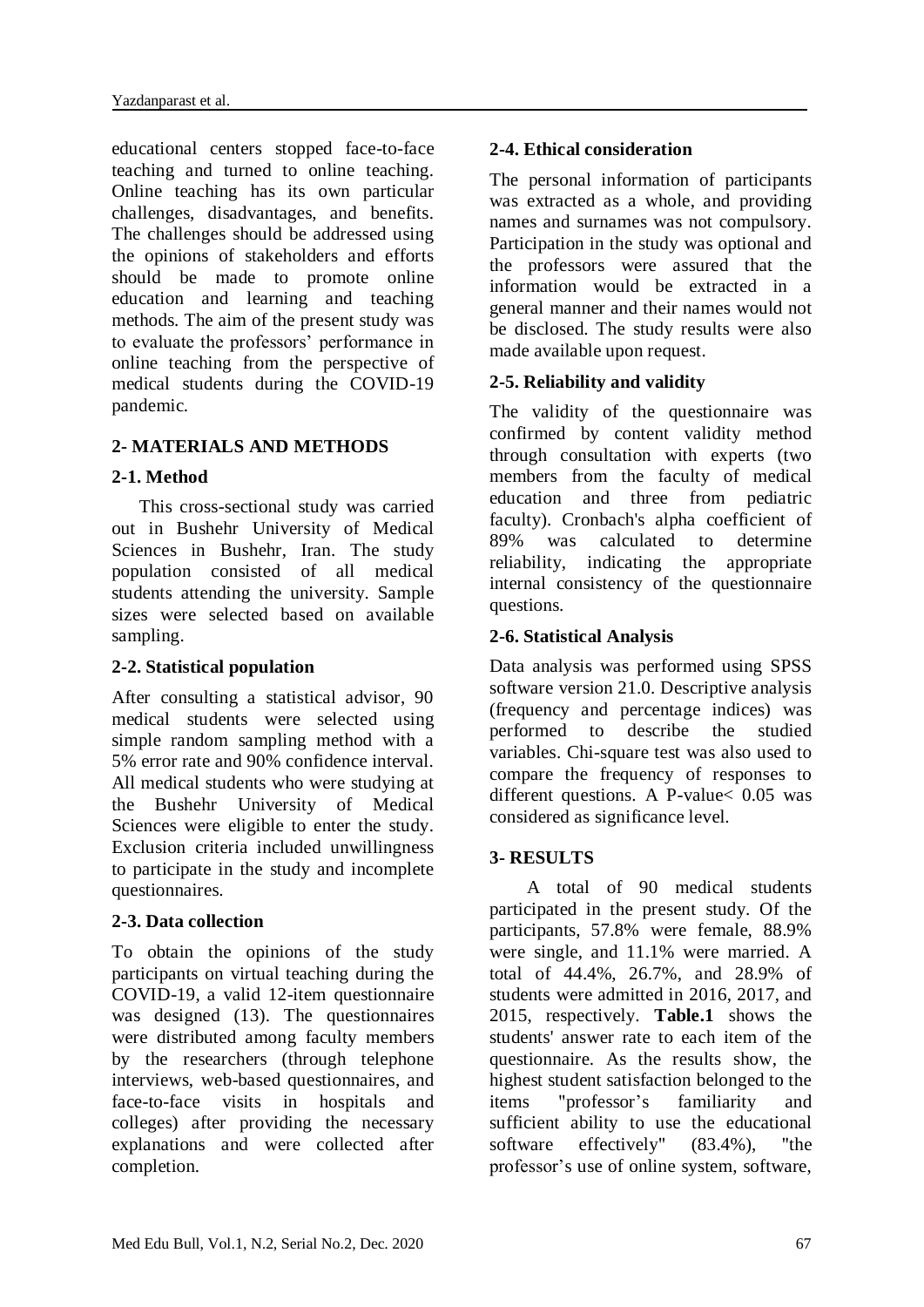and interactive software in order to increase communication and establish effective interaction during the period of use" (83.3%), and "up-to-date knowledge and sufficient mastery of the educational content"(82.2%). The results also showed that the highest student dissatisfaction belonged to items "professors did not give

me feedback on homework and class tests in a timely manner" (53.3%), "insufficient use of various teaching methods by the professor to make the teaching process more effective (47.8%)", and "lack of timely and prompt response to the students' questions and educational problems in the classroom" (45.6%).

| <b>Table-1:</b> Frequency of evaluating the performance of professors in virtual teaching from the perspective |  |  |  |
|----------------------------------------------------------------------------------------------------------------|--|--|--|
| of medical students.                                                                                           |  |  |  |

| NO.            | Item                                                                                                                                                                      | Totally<br>agree | Agree | N <sub>o</sub><br>comments | Disagree | Completely<br>disagree |
|----------------|---------------------------------------------------------------------------------------------------------------------------------------------------------------------------|------------------|-------|----------------------------|----------|------------------------|
| 1              | The professor had sufficient knowledge and<br>ability to use educational software effectively.                                                                            | 25.6             | 57.8  | 3.3                        | 13.3     | $\boldsymbol{0}$       |
| $\overline{2}$ | The professor used virtual systems and<br>software<br>communication<br>to<br>increase<br>communication<br>and<br>establish<br>effective<br>interaction during the course. | 21.1             | 62.2  | 6.7                        | 8.9      | 1.1                    |
| $\overline{3}$ | The professor was available for clarification<br>and advice throughout the course.                                                                                        | 4.4              | 51.1  | 16.7                       | 26.7     | 1.1                    |
| $\overline{4}$ | The professor answered my educational<br>questions and problems in class in a timely and<br>useful manner.                                                                | 16.7             | 21.1  | 16.7                       | 38.9     | 6.7                    |
| 5              | The professor was concerned<br>about my<br>learning and felt responsible for it.                                                                                          | 37.8             | 51.1  | 5.6                        | 5.6      | $\mathbf{0}$           |
| 6              | The professor had up-to-date knowledge and<br>sufficient mastery of the educational content.                                                                              | 28.9             | 53.3  | 13.3                       | 4.4      | $\mathbf{0}$           |
| $\overline{7}$ | The professor explained and presented the<br>material clearly and in an organized manner.                                                                                 | 10               | 56.7  | 20                         | 12.2     | 1.1                    |
| 8              | The professor used various teaching methods<br>to make the teaching process more effective.                                                                               | 8.9              | 36.7  | 6.7                        | 35.6     | 12.2                   |
| 9              | The speed and quality of the professor's<br>teaching was appropriate.                                                                                                     | 5.6              | 47.8  | 25.6                       | 20       | 1.1                    |
| 10             | My professor encouraged me and other<br>classmates to participate<br>in<br>educational<br>activities throughout the course.                                               | 10               | 41.1  | 26.7                       | 18.9     | 3.3                    |
| 11             | The professor provided me with feedback on<br>homework and class tests at regular intervals.                                                                              | 7.8              | 27.8  | 11.1                       | 40       | 13.3                   |
| 12             | Overall, the professor's teaching in this course<br>was satisfactory.                                                                                                     | 11.1             | 70    | 5.6                        | 13.3     | $\mathbf{0}$           |

The results indicated a statistically significant relationship between marital status and students' opinions about items

1-3, 10, and 11, so that single students had a more positive opinion about their professors' ability  $(P = 0.002)$  (**Table.2**).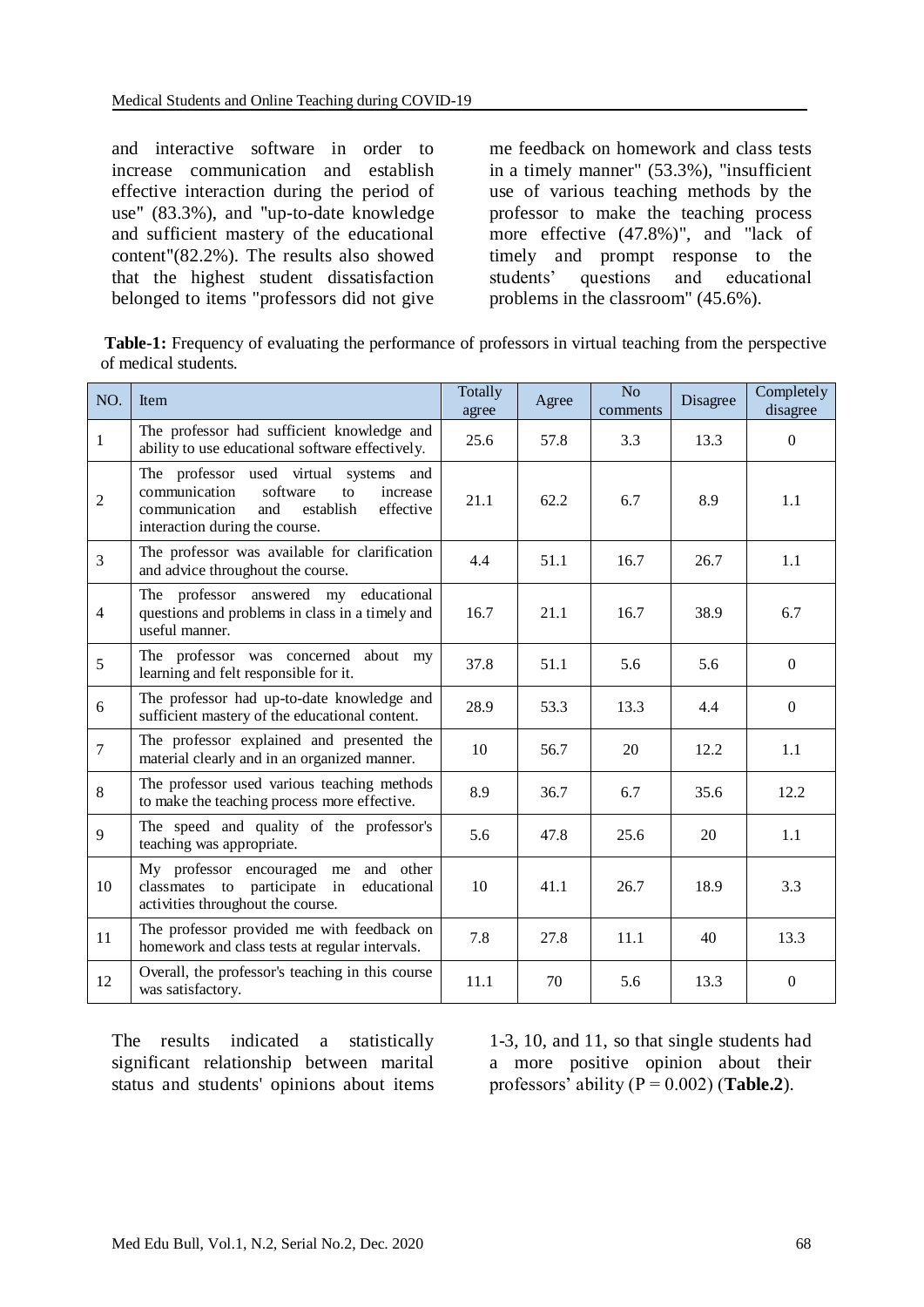| The professor had sufficient knowledge and ability to use educational software effectively.                     |                                          |                |                                          |                                    |                        |       |  |  |  |
|-----------------------------------------------------------------------------------------------------------------|------------------------------------------|----------------|------------------------------------------|------------------------------------|------------------------|-------|--|--|--|
| Marital status                                                                                                  | Totally<br>agree                         | Agree          | N <sub>o</sub><br>Disagree<br>comments   |                                    | Completely<br>disagree | Total |  |  |  |
| Single                                                                                                          | 23                                       | 47             | 1                                        | 9                                  | $\Omega$               | 80    |  |  |  |
| Married                                                                                                         | $\Omega$                                 | 5              | $\overline{2}$                           | 3                                  | $\Omega$               | 10    |  |  |  |
| Total                                                                                                           | 23                                       | 52             | $\overline{3}$                           | 12                                 | $\mathbf{0}$           | 90    |  |  |  |
| Chi-square=14.712, df: 3 P-value=0.002.                                                                         |                                          |                |                                          |                                    |                        |       |  |  |  |
| The professor used virtual systems and communication software to increase communication and establish           |                                          |                |                                          |                                    |                        |       |  |  |  |
|                                                                                                                 |                                          |                | effective interaction during the course. |                                    |                        |       |  |  |  |
| Marital status                                                                                                  | Totally agree                            | Agree          | N <sub>0</sub><br>comments               | Disagree                           | Completely<br>disagree | Total |  |  |  |
| Single                                                                                                          | 18                                       | 49             | 5                                        | 8                                  | $\mathbf{0}$           | 80    |  |  |  |
| Married                                                                                                         | $\mathbf{1}$                             | $\overline{7}$ | $\mathbf{1}$                             | $\mathbf{0}$                       | 1                      | 10    |  |  |  |
| Total                                                                                                           | 19                                       | 56             | 6                                        | 8                                  | 1                      | 90    |  |  |  |
| Chi-square=9.95, df: 4, P-value=0.04.                                                                           |                                          |                |                                          |                                    |                        |       |  |  |  |
| The professor was available for clarification and advice throughout the course.                                 |                                          |                |                                          |                                    |                        |       |  |  |  |
| Marital status                                                                                                  | Totally agree                            | Agree          | N <sub>o</sub><br>comments               | Disagree                           | Completely<br>disagree | Total |  |  |  |
| Single                                                                                                          |                                          | 44             | 12                                       | 22                                 |                        | 80    |  |  |  |
| Married                                                                                                         | 3                                        | $\overline{2}$ | 3                                        | 2                                  | $\overline{0}$         | 10    |  |  |  |
| Total                                                                                                           | $\overline{\mathcal{L}}$                 | 46             | 15                                       | 24                                 | $\mathbf{1}$           | 90    |  |  |  |
| Chi-square=20174, df: 4, P-value<0.001.                                                                         |                                          |                |                                          |                                    |                        |       |  |  |  |
| My professor encouraged me and other classmates to participate in educational activities throughout the course. |                                          |                |                                          |                                    |                        |       |  |  |  |
| Marital status                                                                                                  | Totally agree                            | Agree          | N <sub>o</sub><br>comments               | Completely<br>Disagree<br>disagree |                        | Total |  |  |  |
| Single                                                                                                          | 8                                        | 32             | 22                                       | 17                                 | 1                      | 80    |  |  |  |
| Married                                                                                                         | 1                                        | 5              | $\overline{2}$                           | $\boldsymbol{0}$                   | 2                      | 10    |  |  |  |
| Total                                                                                                           | 9                                        | 37             | 24                                       | 17                                 | 3                      | 90    |  |  |  |
| Chi-square=11.904, df: 4, P-value=0.18.                                                                         |                                          |                |                                          |                                    |                        |       |  |  |  |
| The professor provided me with feedback on homework and class tests at regular intervals.                       |                                          |                |                                          |                                    |                        |       |  |  |  |
| <b>Marital</b> status                                                                                           | Totally agree                            | Agree          | N <sub>o</sub><br>comments               | Disagree                           | Completely<br>disagree | Total |  |  |  |
| Single                                                                                                          | 4                                        | 25             | 9                                        | 33                                 | 9                      | 80    |  |  |  |
| Married                                                                                                         | 3                                        | $\Omega$       | 1                                        | 3                                  | 3                      | 10    |  |  |  |
| Total                                                                                                           | $\overline{7}$                           | 25             | 10                                       | 36                                 | 12                     | 90    |  |  |  |
|                                                                                                                 | Chi-square=12.905, df: 4, P-value=0.012. |                |                                          |                                    |                        |       |  |  |  |

**Table-2:** Frequency of evaluating the performance of professors in virtual teaching from the perspective of medical students based on marital status, n=90.

T-test showed no statistically significant relationship between sex and students'

opinion about the 12 items (P>0.05). T-test also showed a statistically significant relationship between marital status and students' opinion about professors' feedback on student assignments and tests, so that single students were more satisfied in this regard (P=0.027) (**Table.3**).

Table-3: The students' opinion about professors' feedback based on marital status, n=90.

| Item       |                                |                | Sig. |          | df     | $Sig. (2 -$ | Mean       | Std. Error | 95% CI |        |
|------------|--------------------------------|----------------|------|----------|--------|-------------|------------|------------|--------|--------|
|            |                                |                |      |          |        | tailled)    | Difference | Difference | Lower  | Upper  |
| Item<br>11 | Equal variance<br>assumed      | 0.027<br>5.039 |      | $-0.183$ | 88     | 0.856       | $-0.0750$  | 0.4128     | 0.8915 | 0.7415 |
|            | Equal variances<br>not assumed |                |      | $-0.135$ | 10.067 | 0.895       | $-0.7500$  | 0.5538     | 1.3079 | 1.1579 |

Item 11: The professor provided me with feedback on homework and class tests at regular intervals.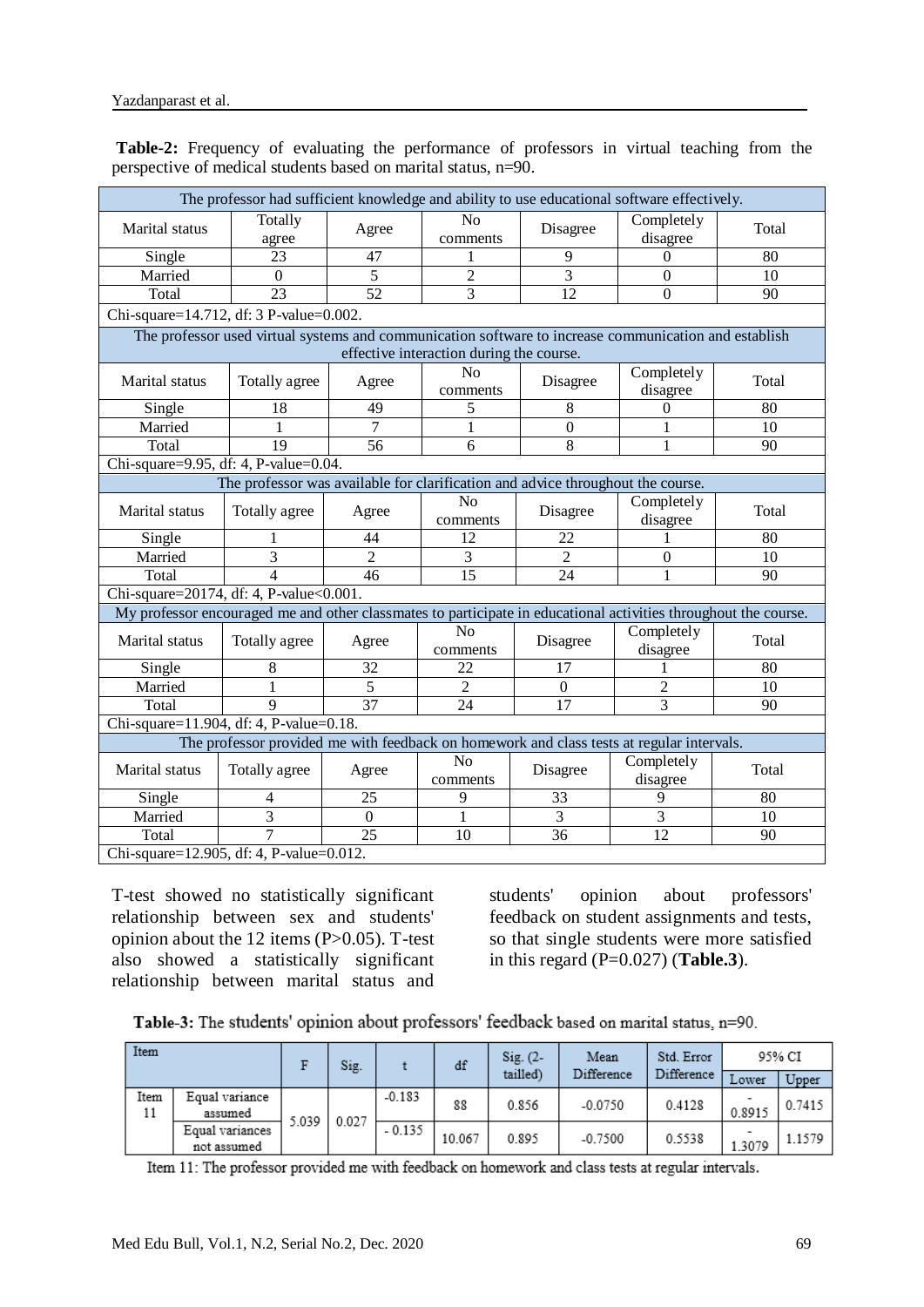### **4- DISCUSSION**

 The aim of the present study was to evaluate the professors' performance in online teaching from the perspective of medical students. The results showed that students were highly satisfied with their professors' knowledge and ability in the effective use of educational software, online systems and interactive software to enhance communication and establish effective interaction during the course, and up-to-date knowledge and sufficient mastery of the content. They were relatively dissatisfied with the professor's timely and quick response to the student's educational questions and problems in the classroom, the use of various teaching methods to make the teaching process more effective, and providing timely feedback. There are various methods for evaluating professors' performance, including evaluation by students, colleagues, and educational officials, examination of educational and research outputs, examination of physical presence in educational environments, etc.

Among the above methods, students' evaluation of teaching is the most popular method that is commonly carried out in universities every semester. To improve the teaching-learning process, both the continuous individual development of faculty members and the evaluation of their performance in the process should be among the indices of a successful university. Considering that professors, along with students, also constitute the most valuable part of the higher education system, evaluations of the professors is a process to assess their adequacy and competence by collecting information and reviewing their capabilities. In the meantime, necessary decisions are made on actions that can help increase professors' competence and improve the experience of learners (14-16). Although the COVID-19 pandemic imposed many problems on all indicators of society, particularly public health, it led to progress in a few fields in Iran. One example is the advancement and prevalence of online teaching throughout the country. However, it should be borne in mind that online teaching has created challenges for teachers, professors, and educational centers, including unfamiliarity with new technology (17). Considering the emerging infectious diseases, researchers conducted a study on the impact of health education through extensive online education in developing countries. They found that, in addition to the beneficial effects on health, online teaching reduces costs, provides comprehensive education, and increases users' access to content (18).

The results of the present study showed the highest student satisfaction belonged to the items "professor's familiarity and sufficient ability to effectively use educational software (83.4%)", "the use of online systems and interactive software to increase communication and effective interaction during the course of use (83.3%)", and "up-to-date knowledge and sufficient mastery of the educational software (82.2%)". Seif pointed out that learners' evaluation of the professor's performance is less affected by the quality of their teaching and learning; rather, it is mainly influenced by the professor's practice and teaching method (3). Bergman et al. showed in a study that students pay more attention to professors' communication skills and professional ability (19).

The results of the present study also showed that the highest dissatisfaction was related to the items "lack of timely feedback" and "lack of timely and prompt response to students' questions and educational problems in the classroom". The evaluation of professors in universities is a subject that aims to eliminate the shortcomings in the teaching method and ensure the correct and complete transfer of knowledge from the professor to the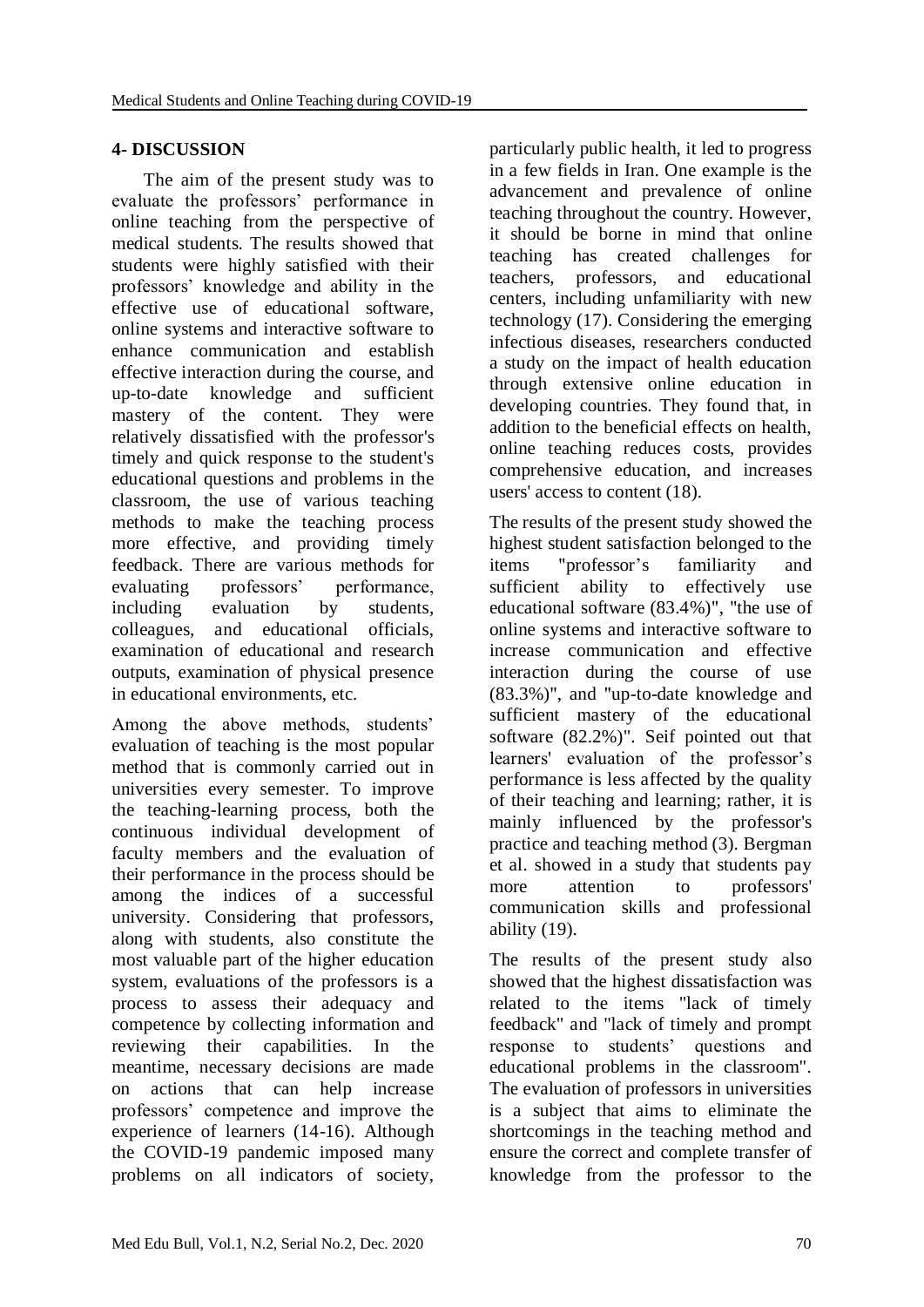student. In the book Educational Measurement and Evaluation Methods, Seif considers the professor's evaluation as one of the most complex types of evaluations due to the unreliable, inaccurate measuring instruments and methods used. He believes that the evaluation methods and the resulting information sources cannot provide appropriate and unbiased information and has suggested that a combination of evaluation information be used for the final judgment (2, 3). Ranjbar et al. also showed that more than half of the professors generally considered the students' evaluation as unreliable, and referred to students' low level of knowledge, dishonesty, and personal biases being involved in their responses to evaluation questionnaires (20). In another study carried out at Iran University of Medical Sciences, 61.9% of professors stated that there was little change in their performance according to the students' evaluation (21). Therefore, in order to evaluate professors, more than one method should be used (e.g., including the opinions of students, colleagues, administrators, etc. in evaluations) in this field to achieve educational impartiality and the professors' satisfaction.

#### **5- CONCLUSION**

 Medical students of Bushehr University of Medical Sciences were relatively satisfied with their professors' performance in online teaching during COVID-19 pandemic. Students expressed high satisfaction regarding items "professors' familiarity and ability in the effective use of educational software", "the use of online systems and interactive software to increase communication and effective interaction during the course", and "up-to-date knowledge and sufficient mastery of the educational content". However, they expressed relatively low satisfaction with items "providing timely feedback" and "answers to students' questions".

#### **6- AUTHORS' CONTRIBUTIONS**

Study conception or design: AY, and NM; Data analyzing and draft manuscript preparation: RR, RK, and NM, Critical revision of the paper: AY and NM, Supervision of the research: AY and RR; Final approval of the version to be published: AY, RR, RK, and NM.

### **7- CONFLICT OF INTEREST:** None.

#### **8- REFERENCES**

1. Masomy Jahandy H, Sourrory zanjani R. A Study of Faculty Members Evaluation form from Students Point of view at Zanjan Medical Sciences University 2009 -2010. J Med Educ Dev. 2009; 2 (2):31-8.

2. Saif A.A. How is valid the teacher evaluation that was made with the students? Research in psychology1991; 1(2):12 -24.

3. Saif AA. Educational measurement, assessment and evaluation. Third edition, Tehran, Dowran Publishing Company. 2003.

4. Salmanzadeh H, Maleki M. Evaluation, A Way toward Quality Improvement: Whether Performed Evaluations Have Led to Improve Quality? 1st National Seminar: Evaluation & Validation of Education. Ahvaz: Ahvaz University of Medical Science; 2001.

5. [Arabi Mianroodi Ali Asghar,](https://www.sid.ir/en/journal/SearchPaper.aspx?writer=371780) [Asgari](https://www.sid.ir/en/journal/SearchPaper.aspx?writer=371783)  [Baravati Zahra,](https://www.sid.ir/en/journal/SearchPaper.aspx?writer=371783) [Khanjani Nages.](https://www.sid.ir/en/journal/SearchPaper.aspx?writer=371787) Explaining the Pros and Cons of Different Sources of Faculty Evaluation from the Viewpoints of Medical University Academics. [Trides in](https://www.sid.ir/FA/JOURNAL/JournalList.aspx?ID=2648)  [Development of Medical Education,](https://www.sid.ir/FA/JOURNAL/JournalList.aspx?ID=2648) 2012; 9  $(1): 65-76.$ 

6. Derakhshan A, Darabi MR, Saeidi M, Kiani MA. Survey of Mashhad University of Medical Sciences students' views on the criteria of a good professor. Medical Ethics Journal, 2013; 7(25): 97.

7. Darabi MR, Derakhshan A, Maleki Gh, Saeidi M. Comparison and review of opinions of professors and students of Mashhad University of Medical Sciences about the criteria of a good university professor. Strides